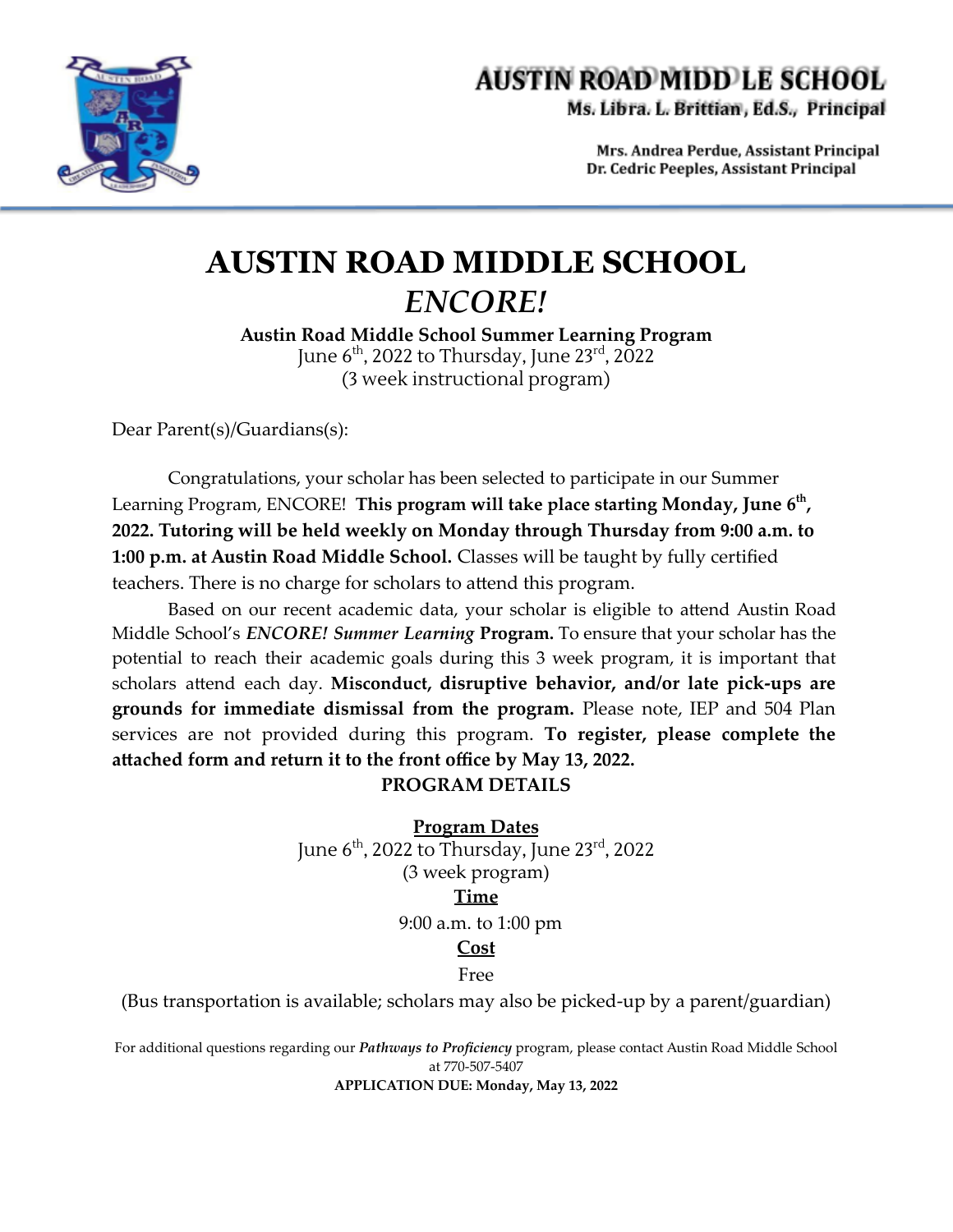

## **AUSTIN ROAD MIDD LE SCHOOL**

Ms. Libra. L. Brittian, Ed.S., Principal

Mrs. Andrea Perdue, Assistant Principal Dr. Cedric Peeples, Assistant Principal

### *ENCORE!*

#### *Austin Road Middle School's Summer Learning Program* June 6<sup>th</sup>, 2022 to Thursday, June 23<sup>rd</sup>, 2022 REGISTRATION FORM

Return this form to your scholar's homeroom teacher no later than May 13, 2022.

| • My scholar <b>WILL NOT</b> be able to attend the ENCORE! Summer Learning Program<br>. My scholar WILL attend the ENCORE! Summer Learning Program (Select One) . Face to Face . Remote Learning<br>. My scholar WILL need bus transportation from the ENCORE! Summer Learning Program.<br>. My scholar WILL NOT need bus transportation from the ENCORE! Summer Learning Program.<br>Please specify how your scholar will go home each day: ______ Car Ride _______ Bus Ride                                                                                                                                                                                                              |  |  |  |  |  |
|--------------------------------------------------------------------------------------------------------------------------------------------------------------------------------------------------------------------------------------------------------------------------------------------------------------------------------------------------------------------------------------------------------------------------------------------------------------------------------------------------------------------------------------------------------------------------------------------------------------------------------------------------------------------------------------------|--|--|--|--|--|
| Parent(s) understanding and agreement:<br>I understand that it is my responsibility as the parent to submit this application. My scholar will not be<br>served if this signed sheet is not returned by the date indicated. IEP and 504 Plan services are not<br>provided after-school.<br>I understand that the summer learning program is 9:00 to 1:00pm, and that attendance and timely<br>pick-up are required. I understand that all regular school behavior rules & expectations apply to the<br>after-school program and that if my scholar engages in misconduct, disruptive behavior, and/or late<br>pick-ups they may be immediately dismissed from the remainder of the program. |  |  |  |  |  |
|                                                                                                                                                                                                                                                                                                                                                                                                                                                                                                                                                                                                                                                                                            |  |  |  |  |  |

Special Instructions: (allergies, diet, medical, extraordinary circumstances including custody situations):